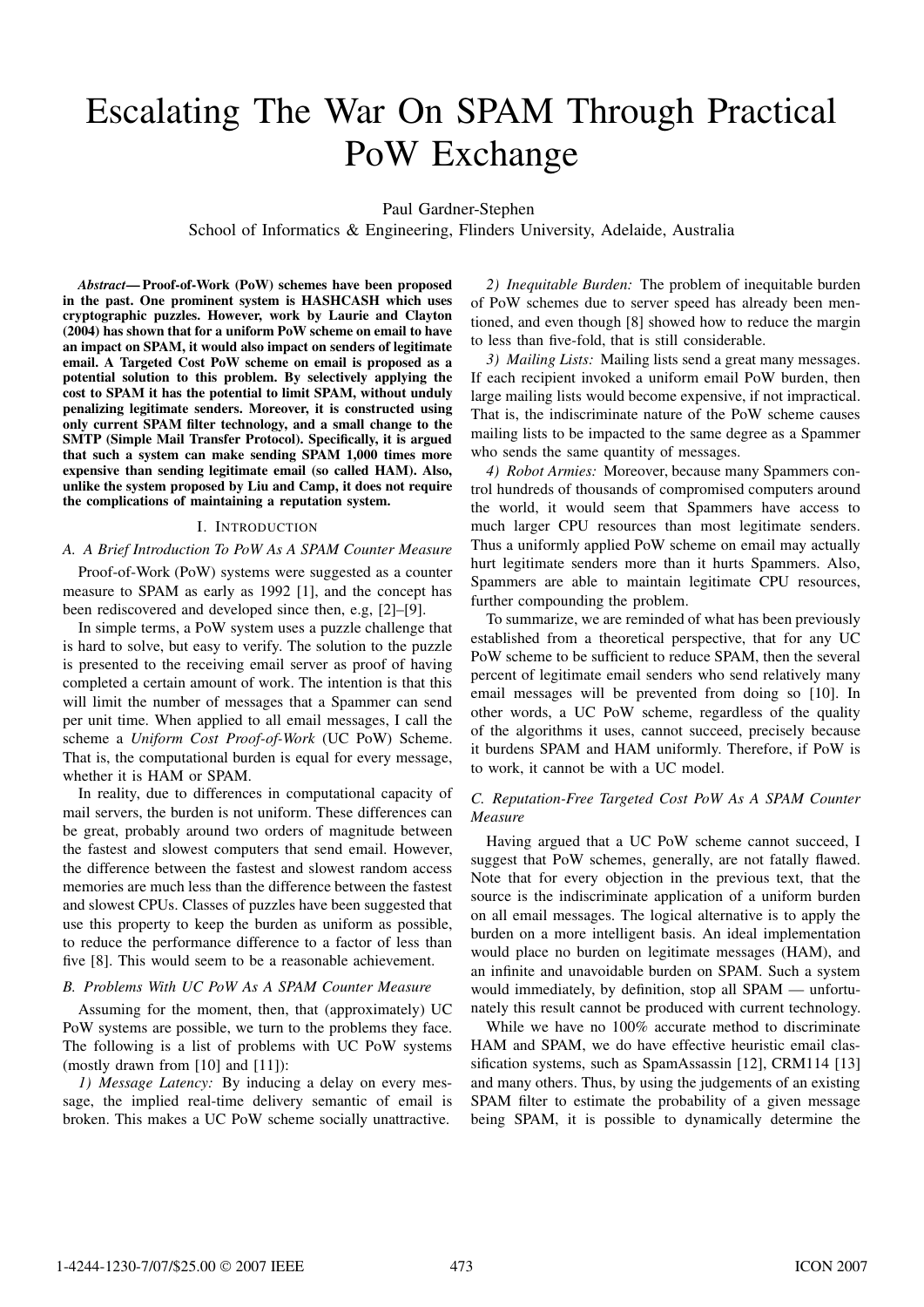burden to apply to that message. That is, we can still place the vast majority of the burden on Spammers, with the precise proportion determined by the quality of the SPAM filters. As with previous PoW schemes, the work would be to solve a specially created cryptographic puzzle of appropriate difficulty.

Such a scheme has a subtle but important difference to using SPAM filters alone: The failure mode for falsely classifying HAM as SPAM is more robust, as the delivery of an incorrectly classified message is only resisted, instead of being refused. For example, it would be unrealistic to configure a SPAM filter to reject messages that are only 5% likely to be SPAM, even though that may be the threshold required to reject practically all SPAM. However, it is completely reasonable to resist the delivery of messages that are 5% likely to be SPAM. I call this method of the selective application of a PoW scheme Targeted Cost Proof-of-Work (TC PoW).

All this assumes that all computers can perform the work required by a PoW scheme at a uniform rate. But computers vary in speed. Fortunately, if both small hand held devices and super-computers are excluded from consideration (this seems reasonable, since few legitimate mail senders use hand held devices, and few spammers have sustained access to super computers), most computers connected to the Internet vary in clock speed by no more than about one order of magnitude. Also, research has been conducted into creating problems that are limited by a computers random access memory speed, which is a quantity that varies much less than CPU speed [6], [8]. Moreover, there seems to be no reason to suggest that the average computer being used to send SPAM will be much faster than the average computer being used to send legitimate email. Thus, the system should be reasonably fair.

Some SPAM filters have demonstrated better than 99.9% accuracy [13] Therefore, by using SPAM filters to inform a TC PoW scheme, it should be possible to correctly resist 99.9% of SPAM, but only resist 0.1% of HAM. Thus Spammers are burdened almost 1,000 times more per message, on average, than legitimate senders.

By shifting the vast majority of the computation burden from legitimate senders to Spammers, PoW should be feasible. Consider the calculations presented by [10] that showed how a UC PoW scheme would hurt legitimate senders who send more than 250 emails per day. The graph presented by [10] suggests that 1.56% of legitimate senders would fall into this category. If the cost to send (on average) were reduced by a factor of 1,000, then legitimate senders could send of about 250,000 messages per computer per day, while still limiting Spammers to about 250 messages per computer per day.

Moreover, if the advantage is 1,000 times, then some legitimate sending capacity can be sacrificed to further limit the sending of SPAM. I suggest that a TC PoW scheme require proof of approximately 1 hour of work for messages suspected of being SPAM (assuming 99.9% accurate classification). In that case, legitimate senders could deliver about 24,000 messages per computer per day, while Spammers would be limited to only 24 messages per computer per day. Assuming that Spammers have about  $10<sup>7</sup>$  computers at their disposal, this

would limit daily spam volumes to only 24 million messages per day — about one SPAM for every 20 Internet users.

If the system is detuned to accommodate a SPAM classifier that is less accurate, then the advantage would be reduced, either by limiting the daily capacity of legitimate senders, or by allowing Spammers to send more SPAM, or perhaps a combination of the two.

Even a classification accuracy of only 95% gives a 20:1 advantage to HAM over SPAM, which would allow legitimate senders to deliver several thousand messages per computer per day, while limiting Spammers to only a couple of hundred messages per computer per day. These limits should accommodate practically all legitimate senders ( [10] suggest that fewer than 0.1% of users send more than a couple of thousand email messages per day), while limiting SPAM to similar volumes as HAM (since the vast majority of legitimate senders send many fewer messages per day — according to [10], the median is about 90 messages per day).

On balance, requiring about an hour of work for each suspected SPAM seems reasonable, as it severely limits SPAM delivery capacity, while not burdening legitimate senders too much: If SPAM filter accuracy of 99.9% is sustainable, then a cost of 1 hour applies to only 0.1% of legitimate email, giving an average delivery cost of only 3.6 seconds.

Thus, our TC PoW scheme is similar to the system proposed by [14]), in that it seeks to place the bulk of the cost of delivering SPAM onto the sender. However, it is different in that we avoid the complexity (and hence cost) of maintaining a reputation system with entries for each sender.

Moreover, as will be described below; a) legitimate bulk senders can act to reduce their burden; and b) it is possible for each receiving mail server to configure this behaviour independently, reflecting the accuracy of their SPAM filters, or to satisfy local policy. That is, a TC PoW scheme can improve the HAM to SPAM advantage somewhat beyond what is immediately apparent, or has been proposed in the past. However, there are risks that must be managed.

#### II. MANAGING RISKS

#### *A. Variable SPAM Filter Performance*

The effectiveness of a TC PoW system is proportional to the accuracy of the SPAM filter that underlies it. But SPAM filters differ in accuracy from site to site. Some of this variability could be fixed if all sites used the current best SPAM filter software. However, some variability is due to the kind of email that sites receive (consider the difference between what staff at a marketing company, a SPAM researcher, and staff at a medical centre would consider SPAM and HAM, and also the difference between the kinds of messages they might receive).

Fortunately, a TC PoW system need not consider these issues. This is because the receiving mail server specifies whether to resist delivery of a message, and what the level of resistance is. The local message administrator can tune the threshold at which the resistance applies, and the level of the resistance (perhaps introducing a sliding resistance scale based on the spamminess of a message, and white lists of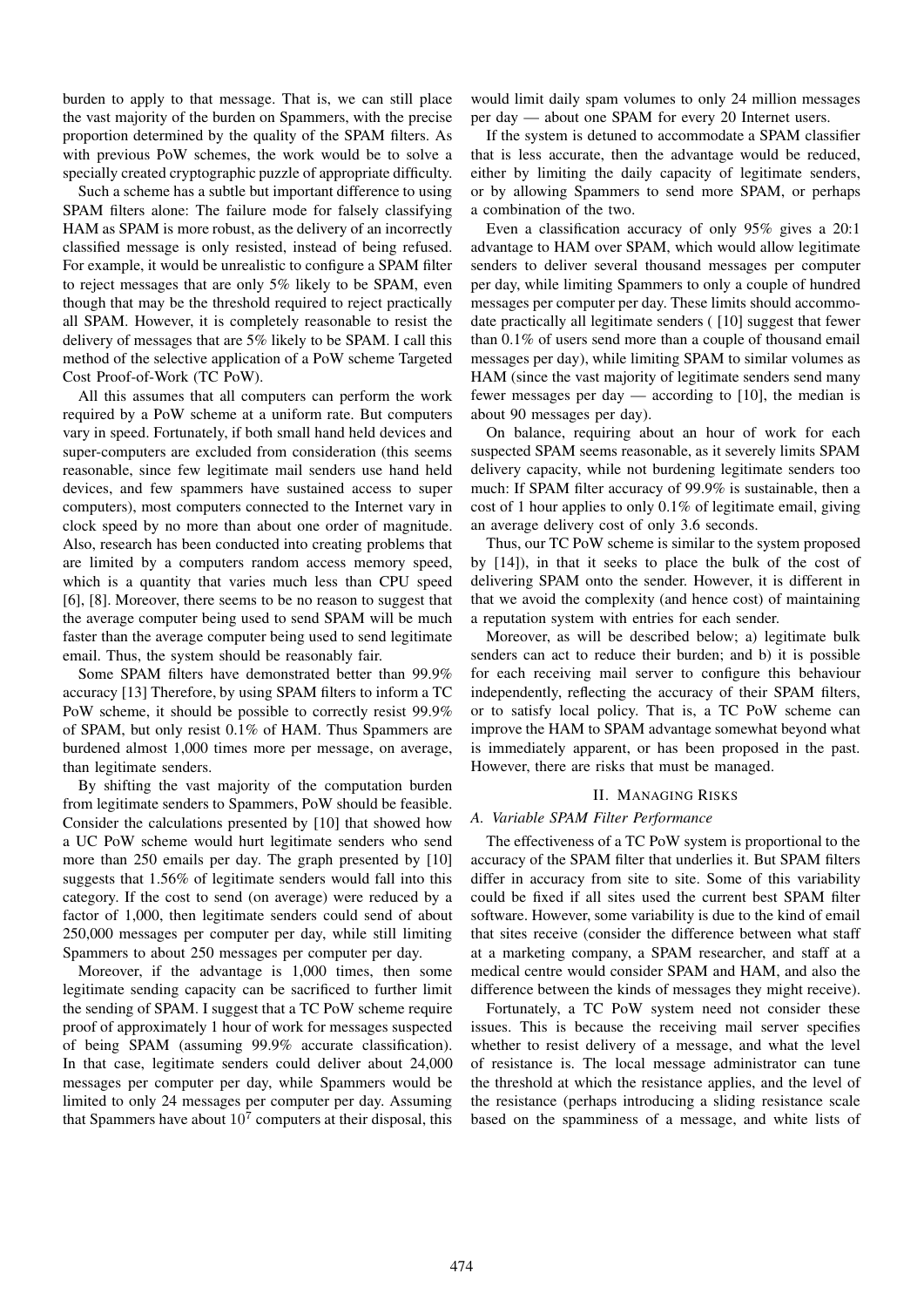senders who are never resisted). Therefore each mail server can optimize the system to minimize the amount of SPAM that is delivered, without unduly burdening legitimate senders.

## *B. When Delivery Of Legitimate Mail Is Too Expensive*

This leads to an important issue: What happens when a receiving mail server imposes a burden that a legitimate sender is not willing to meet? This is the one failure mode that is undesirable (SPAM that is accepted is less of a problem, because the receiving mail server may still discard the message or mark it as SPAM, even after it has been accepted from the sender). Ideally, the sending mail server should alert the user that their message was not delivered because it was too spammy. The user could then re-draft and re-send the message. Alternatively, they could send a fresh message to the recipient asking to be added to their receiving mail servers white list so that future messages will not be resisted.

## *C. Senders Of "Pressed Ham" (PHAM)*

A related problem are the legitimate senders who send messages that are, perhaps unavoidably, spammy. I call such messages Pressed Ham (PHAM) — they are not quite SPAM, but like real pressed ham, they are not as palatable as real ham. Many solicited advertisements and business newsletters would fall into this category. First, it is observed that business senders are the group most able to meet the delivery burden, assuming that they have a sound and profitable business model. Secondly, the resistance to delivery creates an economic incentive for such senders to avoid some of the evils of PHAM. Much PHAM can be rendered more palatable by including only a link in the message, rather than the message itself.

#### *D. Mailing Lists*

Mailing lists are relatively straight forward: A well configured mailing list, that carries HAM, will not be penalized. In contrast, if a Spammer uses a mailing list to attempt to deliver SPAM to a broad audience, then resistance will be applied to most deliveries. A mailing list server may opt to deal with such attempts to use it to deliver SPAM by refusing to deliver messages that invoke too much resistance during delivery (and alert the sender of this). This may seem severe, however, some existing servers already implement similarly harsh policies, e.g., not retrying delivery after a temporary failure.

## *E. Leaking SPAM Filter Information To Spammers*

Because the resistance is selectively applied to SPAM, it is possible that Spammers may try submitting successive refinements of their messages to a given mail server in order to try to reduce the spamminess of the message, and so avoid encountering resistance during delivery. To mitigate this risk, it is recommended that in practise a mail server use a single degree of resistance: Either delivery is resisted, or it is not. If graduated resistance is absolutely required, the more coarsely grained the graduation, the better. The level of resistance could include a random factor to make it more difficult to reverse engineer HAM flavoured SPAM. Having had said this,

a finely graduated resistance scheme has some merit, in that it encourages senders to reduce the overall spamminess of their messages, and provides a more graceful failure mode for misclassification of messages. Therefore we briefly consider the likely impact of using a graduated resistance scheme.

What ever the resistance scheme that is applied, the impact of any information leaked by a SPAM filter must be considered. There are two possible scenarios: There are either 1) few distinct SPAM filters; or 2) many distinct SPAM filters.

If there are few distinct SPAM filters, then the information leaked by mail servers is already available to Spammers, because it is feasible for them to run their message through their own instance of each and minimize the spamminess of their message that way. This is the situation if there are relatively few distinct SPAM filters.

The alternative is that there are relatively many distinct SPAM filters (and this is almost certainly the case due to the widespread use of Bayesian filtering). In that case, it seems reasonable to assume that minimizing the spamminess of a message against any one filter will be of only limited value, as other filters will target different message features. Moreover, if there are many distinct SPAM filters, then it would be difficult for a Spammer to optimize their message against them all. Finally, there are characteristics of a message that a Spammer cannot readily change, such as the IP address they are sending from. Thus the task of reducing the spamminess of a given message sufficiently to avoid widespread classification as SPAM is particularly difficult.

However, let us be pessimistic, and assume that a Spammer does come up with a process that enables them, by repeated submission of a message, to reduce its spamminess sufficient to avoid resistance during delivery. In that situation it is possible to use a "sin bin", that blocks delivery when this anti-social behaviour is observed, e.g., repeatedly declining to meet the delivery burden imposed on a message. Hosts in the sin bin may not submit any more mail until a timeout elapses<sup>1</sup>.

However, even if it were possible to minimize the spamminess of a message by repeated submission, the repeated delivery attempts would multiply the network bandwidth required to deliver each message, thus reducing the amount of SPAM that can be send per unit time. Therefore, the effects of any information leaked via a Non-Uniform Targeted-Cost PoW scheme are mitigated at multiple levels.

## III. IMPLEMENTING THE SPAM FRICTION

# *A. Integrating SPAM Friction Into The SMTP*

A TC PoW system must see the body of an email before it can decide whether to charge for delivery. For this reason, it is not possible to incorporate it into the existing SMTP [15]. Specifically, while a receiving mail server could use a 211 message to notify the sender that they must provide PoW,

<sup>&</sup>lt;sup>1</sup>In theory, a particularly well organized Spammer could use an army of robots to send each successive refinement from a different IP address. However, the complexity of this arrangement, combined with the further increase in bandwidth required to coordinate the robots, should limit the practicality and value of this approach.